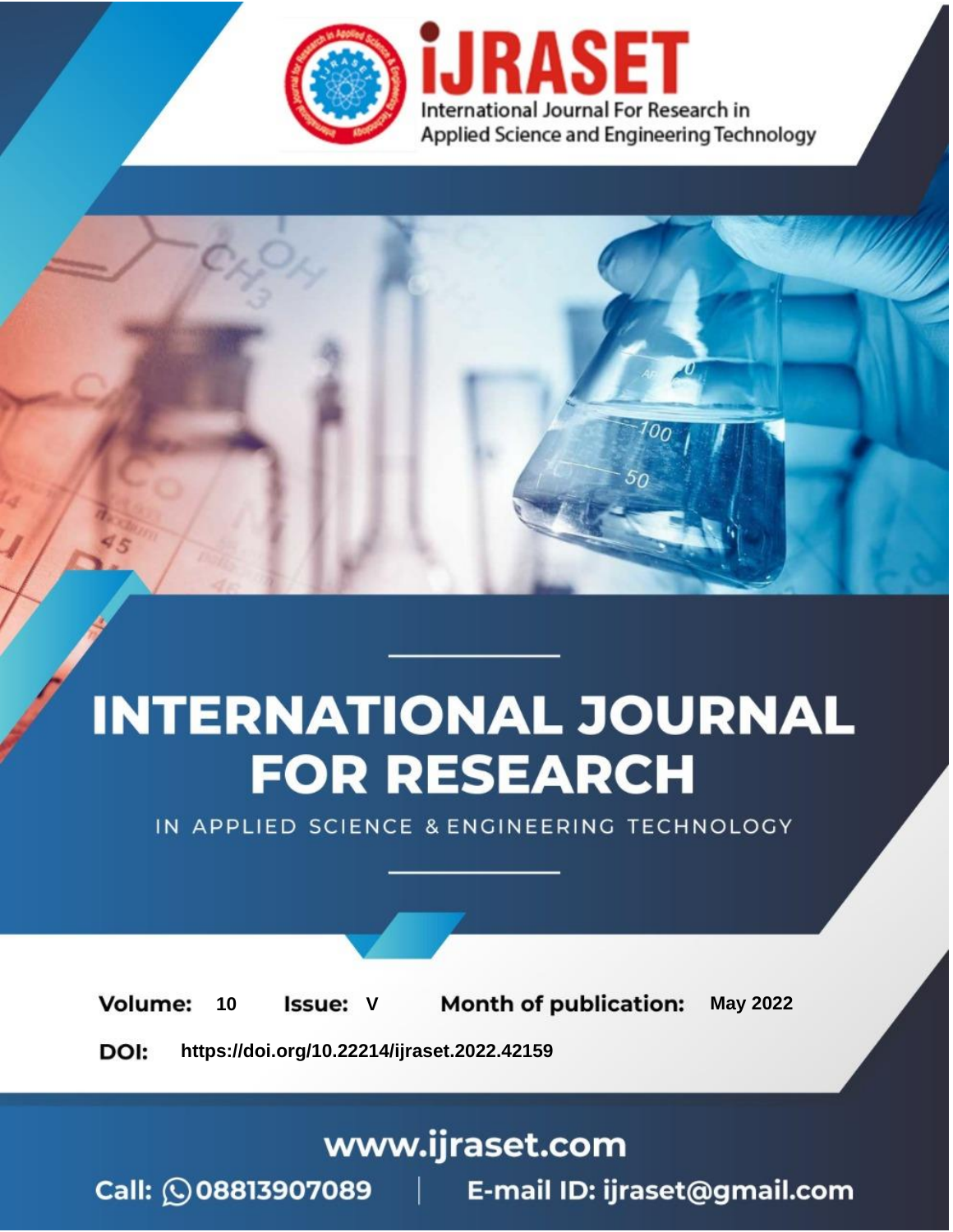

International Journal for Research in Applied Science & Engineering Technology (IJRASET**)**  *ISSN: 2321-9653; IC Value: 45.98; SJ Impact Factor: 7.538 Volume 10 Issue V May 2022- Available at www.ijraset.com*

### **IoT: A Boon for Advancement of Technology**

Amitvikram Nawalagatti

*Karnataka State Rural Development and Panchayat Raj University*

*Abstract: Internet of Things (IoT) is a new model that has turned the traditional lifestyle into a high-tech lifestyle. Smart city, smart home, pollution control, energy saving, smart transportation, smart industry are such transformations due to IoT. A large number of important studies and surveys have been carried out to improve technology through IoT. However, there are still many challenges and problems that need to be addressed by the to reach the full potential of IoT. These challenges and issues need to be considered from different aspects of IoT such as application, challenge, enabling technology, social and environmental impact, etc. The main purpose of this review article is to provide a detailed discussion from both a technological and social perspective. Article discusses various key IoT challenges and issues, architecture, and key application areas. In addition, the paper highlights the existing literature and illustrates their contribution in different aspects of IoT. In addition, the importance of big data and its analysis in relation to IoT was discussed. This article will help readers and researchers understand IoT and its real-world applicability.*

*Keywords: Internet of Things (IoT), IoT architecture, IoT challenges, IoT applications*

#### **I. INTRODUCTION**

The Internet of Things (IoT) is an emerging paradigm that enables the communication between electronic devices and sensors through the internet in order to facilitate our lives. IoT use smart devices and internet to provide innovative solutions to various challenges and issues related to various business, governmental and public/private industries across the world [1]. IoT is progressively becoming an important aspect of our life that can be sensed everywhere around us. In whole, IoT is an innovation that puts together extensive variety of smart systems, frameworks and intelligent devices and sensors (Fig. 1). Furthermore, it takes advantage of quantum and nanotechnology in terms of storage, detection and processing speeds that were previously unimaginable [2]. Extensive studies were performed and are available as scientific articles, presses both on the Internet and in print to illustrate the potential effectiveness and applicability of IoT transformations. It can be used as a foundation for the before coming up with new innovative business plans while considering the security, assurance of the and interoperability.



Source: Research gate paper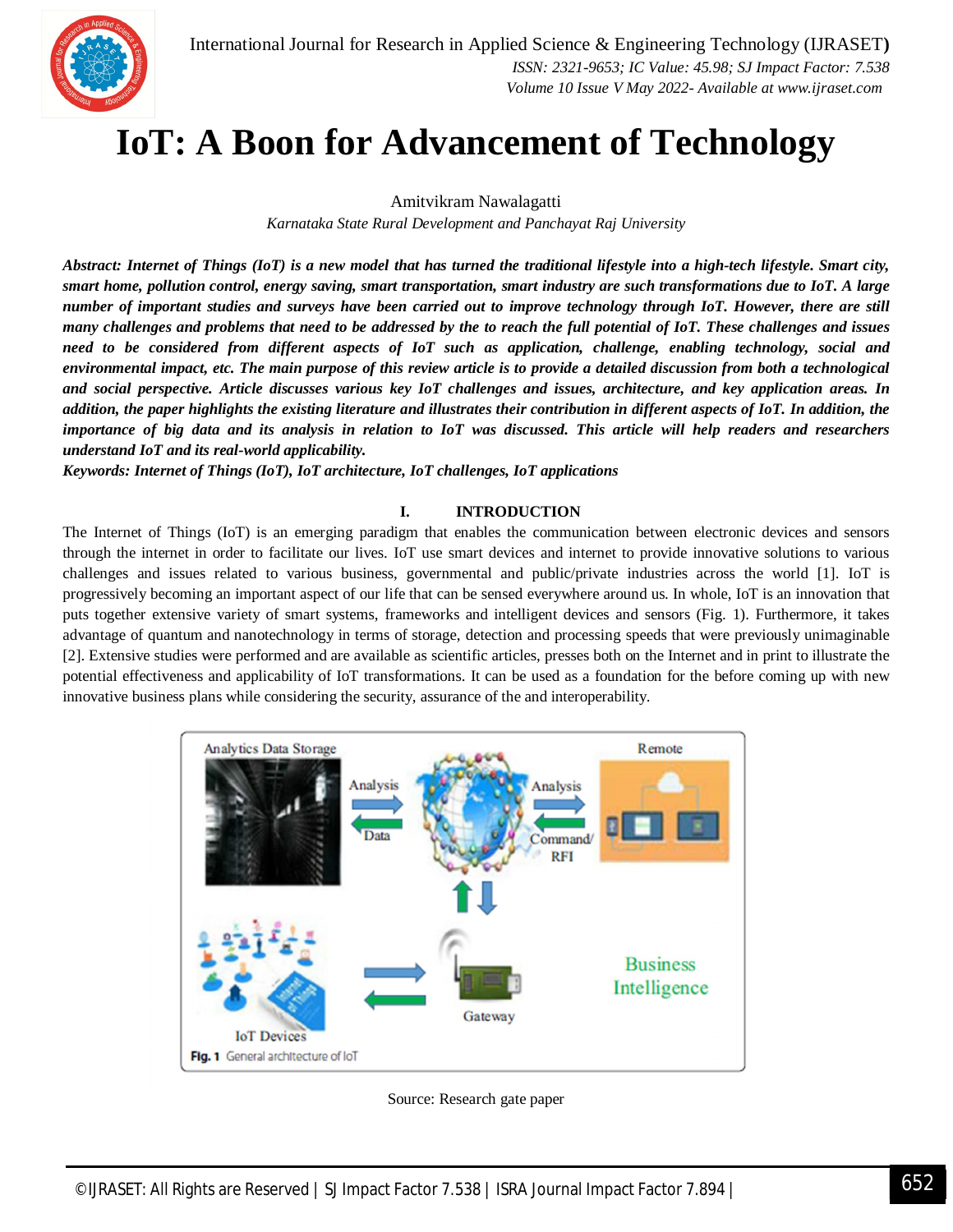

International Journal for Research in Applied Science & Engineering Technology (IJRASET**)**

 *ISSN: 2321-9653; IC Value: 45.98; SJ Impact Factor: 7.538 Volume 10 Issue V May 2022- Available at www.ijraset.com*

A great transformation can be observed in our daily routine life along with the increasing involvement of IoT devices and technology. One such development of IoT is the concept of Smart Home Systems (SHS) and appliances that consist of internet based devices, automation system for homes and reliable energy management system . Besides, another important achievement of IoT is Smart Health Sensing system SHSS incorporates small intelligent equipment and devices to support the health of the human being. These devices can be used both indoors and outdoors to check and monitor the different health issues and fitness level or the amount of calories burned in the fitness center etc. In addition, it is also used to monitor vital health conditions in hospitals and trauma centers. Thus, it changed the whole scenario of the medical field by facilitating it with high technology and smart devices. In addition, IoT developers and researchers are actively involved in improving the lifestyles of people with disabilities and the elderly. IoT has shown a strong performance in this field and given a new direction to the ordinary life of these people. Since these devices and devices are very cost effective to develop and are available in the normal price range, most people use them . Thanks to IoT, because they can live a normal life. Another important aspect of our lives is transportation. IoT has brought new advancements to make it more efficient, comfortable and reliable. Smart sensors and drones now monitor traffic at differently signaled intersections in major cities.

#### **II. LITERATURE RIVEW**

IoT has a multidisciplinary vision to provide its benefit to several domains such as environmental, industrial, public/private, medical, transportation etc. Different researchers have explained the IoT differently with respect to specific interests and aspects. The potential and power of IoT can be seen in several application domains. Figure 2 illustrates few of the application domains of IoTs potentials. Various important IoT projects have taken charge over the market in last few years. Some of the prominent IoT projects that have captured most of the market are shown in Fig. 3. the global analysis of these IoT projects is represented between the US, Europe and Asia/Pacific regions. It can be seen that the American continent contributes more in healthcare and smart supply chain projects while the European continent's contribution is more than in smart city projects.



#### Source research paper

Smart city is one of the trendy application areas of IoT that incorporates smart homes as well. Smart home consists of IoT enabled home appliances, air conditioning/heating system, television, audio/video streaming devices, and security systems which are communicating with each other in order to provide best comfort, security and reduced energy consumption. All this communication takes place through IoT based central control unit using Internet. The concept of smart city gained popularity in the last decade and attracted a lot of research activities. The smart home business economy is about to cross the 100 billion dollars by 2022. The smart home not only provides comforts in the home, but also benefits the home owner by reducing costs in several aspects i.e. low energy consumption will lead to energy bills. relatively lower amounts. Besides smart homes, another category in smart city is smart car.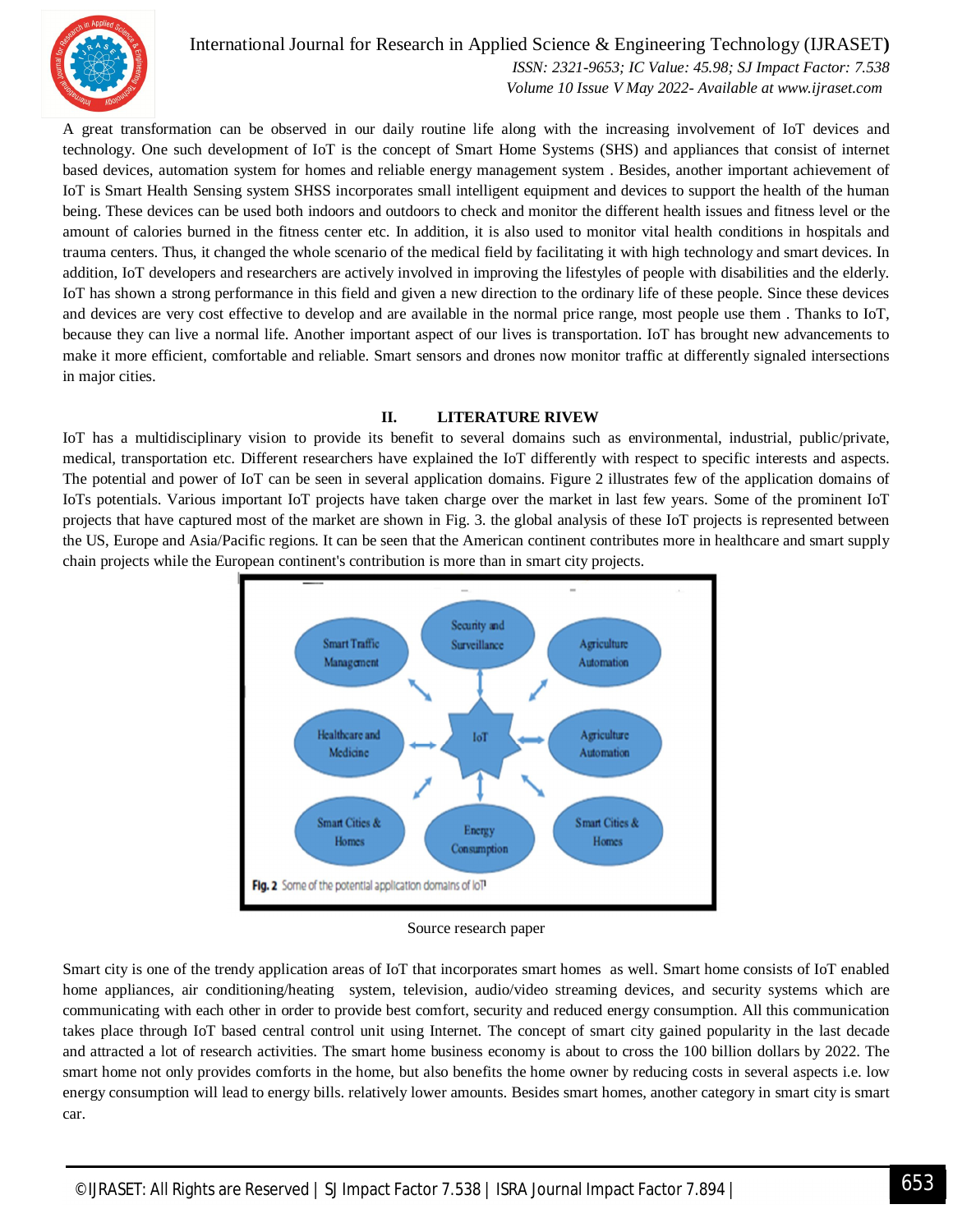

#### International Journal for Research in Applied Science & Engineering Technology (IJRASET**)**

 *ISSN: 2321-9653; IC Value: 45.98; SJ Impact Factor: 7.538 Volume 10 Issue V May 2022- Available at www.ijraset.com*



Source research gate paper

The movement of people from the countryside to the city led to an increase in the population of the cities. Therefore, needs to provide smart solutions for mobility, energy, health and infrastructure. Smart cities are one of the key application areas for IoT developers. It explores a number of issues such as traffic management, air quality management, public safety solutions, smart parking, smart lighting and smart waste collection . They mentioned that IoT is working hard to solve these difficult problems. The need to improve smart city infrastructure with increasing urbanization has opened the door for entrepreneurs in the field of smart city technology.

The authors conclude that IoT-enabled technology is crucial for the development of sustainable smart cities. Another important IoT issue that needs much attention and research is security and privacy. Weber [1 ] focuses on these issues and suggests that a private organization using IoT should integrate data authentication, access control, resistance to attacks, and privacy customers into their commercial activities, which would be an added advantage.

#### *A. IoT Key Issues and Challenges*

The involvement of IoT-based systems in all aspects of human life and various technologies related to data transmission between devices Embedding made it complicated and led to a number of problems and challenges. These issues are also a challenge for IoT developers in the advanced smart technology society. As technology evolves, so do the challenges and needs in for an advanced IoT system. Therefore, IoT developers should think about the emerging problems and should provide solutions to them. Security and Privacy Issues :One of the biggest and most challenging issues in IoT is security and privacy due to a number of threats, cyber attacks, security risks and vulnerabilities secret Issues that give rise to device-level privacy are insufficient authorization and authentication, insecure software, firmware, web interface, and poor transport layer encryption . Security and privacy issues are very important parameters for developing trust in IoT systems regarding various aspects .Security mechanisms should be built into every layer of the IoT architecture to prevent security threats and attacks . Several protocols are effectively developed and implemented on each communication channel layer to provide security and privacy in IoT-based systems.

#### *B. Interoperability / Standards ISSUES*

Interoperability is the ability to exchange information between IoT devices and systems. This information exchange is not based on the software and hardware being developed. declare. The problem of interoperability arises due to the heterogeneous nature of the different technologies and solutions used to develop IoT. The four levels of interoperability are technical, semantic, syntactic and organizational [ 7]. Various features of are provided by IoT systems to enhance interoperability, providing communication between different objects in a heterogeneous environment.

#### **III. QUALITY OF SERVICE**

Quality of Service (QoS) is another important factor for IoT. QoS can be defined as a measure to evaluate the quality, efficiency and performance of IoT devices, systems and architecture . The important and required QoS metrics for IoT applications are reliability, cost, energy consumption, security, availability and service time. A smarter IoT ecosystem must fulfill the requirements of QoS standards.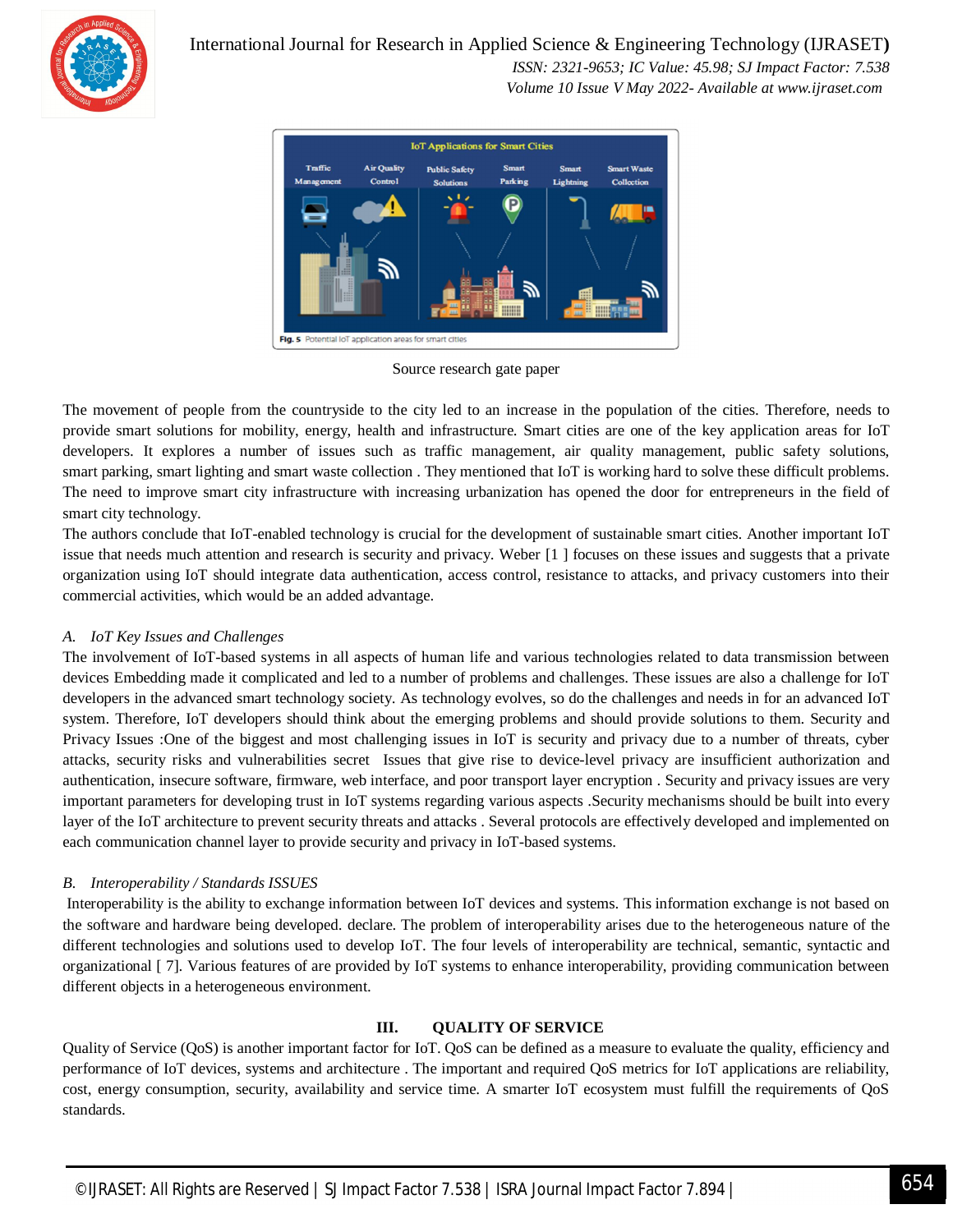

#### International Journal for Research in Applied Science & Engineering Technology (IJRASET**)**

 *ISSN: 2321-9653; IC Value: 45.98; SJ Impact Factor: 7.538 Volume 10 Issue V May 2022- Available at www.ijraset.com*

- *A. Major IoT Application*
- *1*) Emerging economy, environmental and health-care
- *2)* Smart city, transport and vehicles
- *3)* Agriculture and industry automation

#### *B. Importance of IoT*

An IoT system comprises of a huge number of devices and sensors that communicates with each other. With the extensive growth and expansion of IoT network, the number of these sensors and devices are increasing rapidly. These devices communicate with each other and transfer a massive amount of data over internet. This data is very huge and streaming every second and thus qualified to be called as big data. Continuous expansion of IoT based networks gives rise to complex issue such as management and collection of data, storage and processing and analytics. The IoT dataframe for smart buildings is useful to solve several smart building problems such as oxygen level management, smoke/hazardous gas measurement, and brightness . One such framework is capable of collecting data from sensors installed in buildings and performing data analysis for decision making. Furthermore, industrial production can be enhanced by using an IoT-based network-physical system equipped with information analysis and knowledge acquisition techniques . Traffic congestion is a serious problem for smart cities. Real-time traffic information can be collected through IoT devices and sensors installed in traffic lights and this information can be analyzed in an IoT based traffic management system. sixty one]. In healthcare analytics, IoT sensors used with patients generate a wealth of information about the patient's health status every second.

#### **IV. CONCLUSION**

Recent advancements in IoT have drawn attention of researchers and developers worldwide. IoT developers and researchers are working together to extend the technology on large scale and to benefit the society to the highest possible level. However, improvements are possible only if we consider the various issues and shortcomings in the present technical approaches. In this survey article, we presented several issues and challenges that IoT developer must take into account to develop an improved model. Also, important application areas of IoT is also discussed where IoT developers and researchers are engaged. Since IoT not only provides services, it also generates large amounts of data. Hence, the importance of big data analytics is also discussed, which can make accurate decisions that can be used to develop an improved IoT system.

#### **REFERENCES**

- [1] Sfar AR, Zied C, Challal Y. A systematic and cognitive vision for IoT security: a case study of military live simulation and security challenges. In: Proc. 2017 international conference on smart, monitored and controlled cities (SM2C), Sfax, Tunisia, 17–19 Feb. 2017. https ://doi.org/10.1109/sm2c.2017.80718 28.
- [2] Gatsis K, Pappas GJ. Wireless control for the IoT: power spectrum and security challenges. In: Proc. 2017 IEEE/ACM second international conference on internet-of-things design and implementation (IoTDI), Pittsburg, PA, USA, 18–21 April 2017. INSPEC Accession Number: 16964293.
- [3] Zhou J, Cap Z, Dong X, Vasilakos AV. Security and privacy for cloud-based IoT: challenges. IEEE Commun Mag. 2017;55(1):26–33. https ://doi.org/10.1109/MCOM.2017.16003 63CM.
- [4] Sfar AR, Natalizio E, Challal Y, Chtourou Z. A roadmap for security challenges in the internet of things. Digit Commun Netw. 2018;4(1):118–37.
- [5] Minoli D, Sohraby K, Kouns J. IoT security (IoTSec) considerations, requirements, and architectures. In: Proc. 14th IEEE annual consumer communications & networking conference (CCNC), Las Vegas, NV, USA, 8–11 January 2017. https ://doi.org/10.1109/ccnc.2017.79832 71.
- [6] Gaona-Garcia P, Montenegro-Marin CE, Prieto JD, Nieto YV. Analysis of security mechanisms based on clusters IoT environments. Int J Interact Multimed Artif Intell. 2017;4(3):55–60.
- [7] Behrendt F. Cycling the smart and sustainable city: analyzing EC policy documents on internet of things, mobility and transport, and smart cities. Sustainability. 2019;11(3):763.
- [8] IoT application areas. https ://iot-analy tics.com/top-10-iot-proje ct-appli catio n-areas -q3-2016/. Accessed 05 Apr 2019.
- [9] Zanella A, Bui N, Castellani A, Vangelista L, Zorgi M. Internet of things for smart cities. IEEE IoT-J. 2014;1(1):22–32.
- [10] Khajenasiri I, Estebsari A, Verhelst M, Gielen G. A review on internet of things for intelligent energy control in buildings for smart city applications. Energy Procedia. 2017;111:770–9.
- [11] Internet of Things. http://www.ti.com/techn ologi es/inter net-of-thing s/overv iew.html. Accessed 01 Apr 2019.
- [12] Liu T, Yuan R, Chang H. Research on the internet of things in the automotive industry. In: ICMeCG 2012 international conference on management of ecommerce and e-Government, Beijing, China. 20–21 Oct 2012. p. 230–3.
- [13] Alavi AH, Jiao P, Buttlar WG, Lajnef N. Internet of things-enabled smart cities: state-of-the-art and future trends. Measurement. 2018;129:589–606.
- [14] Weber RH. Internet of things-new security and privacy challenges. Comput Law Secur Rev. 2010;26(1):23–30.
- [15] Heer T, Garcia-Morchon O, Hummen R, Keoh SL, Kumar SS, Wehrle K. Security challenges in the IP based internet of things. Wirel Pers Commun. 2011;61(3):527–42.
- [16] Liu J, Xiao Y, Philip-Chen CL. Authentication and access control in the internet of things. In: 32nd international conference on distributed computing systems workshops, Macau, China. IEEE xplore; 2012. https ://doi.org/10.1109/icdcs w.2012.23 .
- [17] Kothmayr T, Schmitt C, Hu W, Brunig M, Carle G. DTLS based security and two-way authentication for the internet of things. Ad Hoc Netw. 2013;11:2710–  $23$